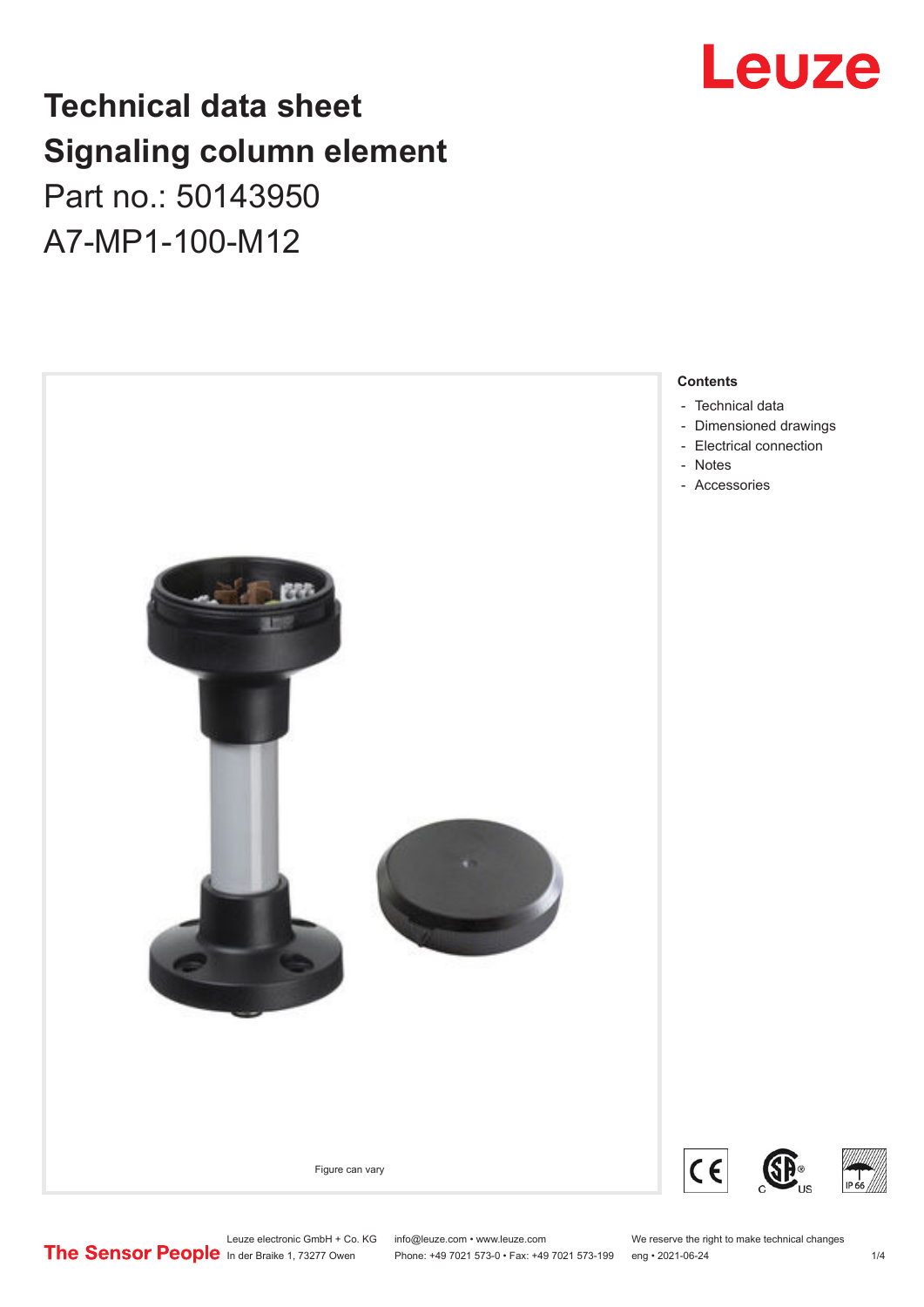### <span id="page-1-0"></span>**Technical data**

# Leuze

| Basic data |  |
|------------|--|

| <b>Series</b> |                              | A7              | Ambient tem           |
|---------------|------------------------------|-----------------|-----------------------|
|               | <b>Connection</b>            |                 | <b>Certification</b>  |
|               | <b>Number of connections</b> | 1 Piece(s)      | Degree of pro         |
|               | <b>Connection 1</b>          |                 | <b>Certifications</b> |
|               | <b>Type of connection</b>    | Connector       |                       |
|               | <b>Thread size</b>           | M <sub>12</sub> |                       |
|               | <b>Type</b>                  | Male            | <b>Classification</b> |
|               | <b>Material</b>              | Metal           | <b>Customs tarif</b>  |
|               | No. of pins                  | 8-pin           | eCl@ss 5.1.4          |
|               | <b>Encoding</b>              | A-coded         | eCl@ss 8.0            |
|               |                              |                 | eCl@ss 9.0            |
|               | <b>Mechanical data</b>       |                 | eCl@ss 10.0           |
|               | Design                       | Cylindrical     | eCl@ss 11.0           |
|               | Dimension (Ø x L)            | 70 mm x 146 mm  | <b>ETIM 5.0</b>       |

| Ambient temperature, operation | $-1060 °C$                                                                  |
|--------------------------------|-----------------------------------------------------------------------------|
| <b>Certifications</b>          |                                                                             |
| Degree of protection           | IP 66, Only when mounted on a housing<br>with the same degree of protection |
| <b>Certifications</b>          | <b>CE</b>                                                                   |
|                                | <b>CSA</b>                                                                  |
| <b>Classification</b>          |                                                                             |
| <b>Customs tariff number</b>   | 85318070                                                                    |
| eCl@ss 5.1.4                   | 27371234                                                                    |
| eCl@ss 8.0                     | 27371234                                                                    |
| eCl@ss 9.0                     | 27371234                                                                    |
| eCl@ss 10.0                    | 27371234                                                                    |
| eCl@ss 11.0                    | 27371234                                                                    |
| <b>ETIM 5.0</b>                | EC001259                                                                    |
| <b>ETIM 6.0</b>                | EC001259                                                                    |
| <b>ETIM 7.0</b>                | EC001259                                                                    |

**Environmental data**

# **Dimensioned drawings**

**Module holder** One side **Number of end caps** 1 Piece(s)

**Housing material** Plastic **Net weight** 138 g **Housing color Black** 

**Design of mounting device** Horizontal mounting **Type of fastening, at system** Screw type / horizontal

All dimensions in millimeters





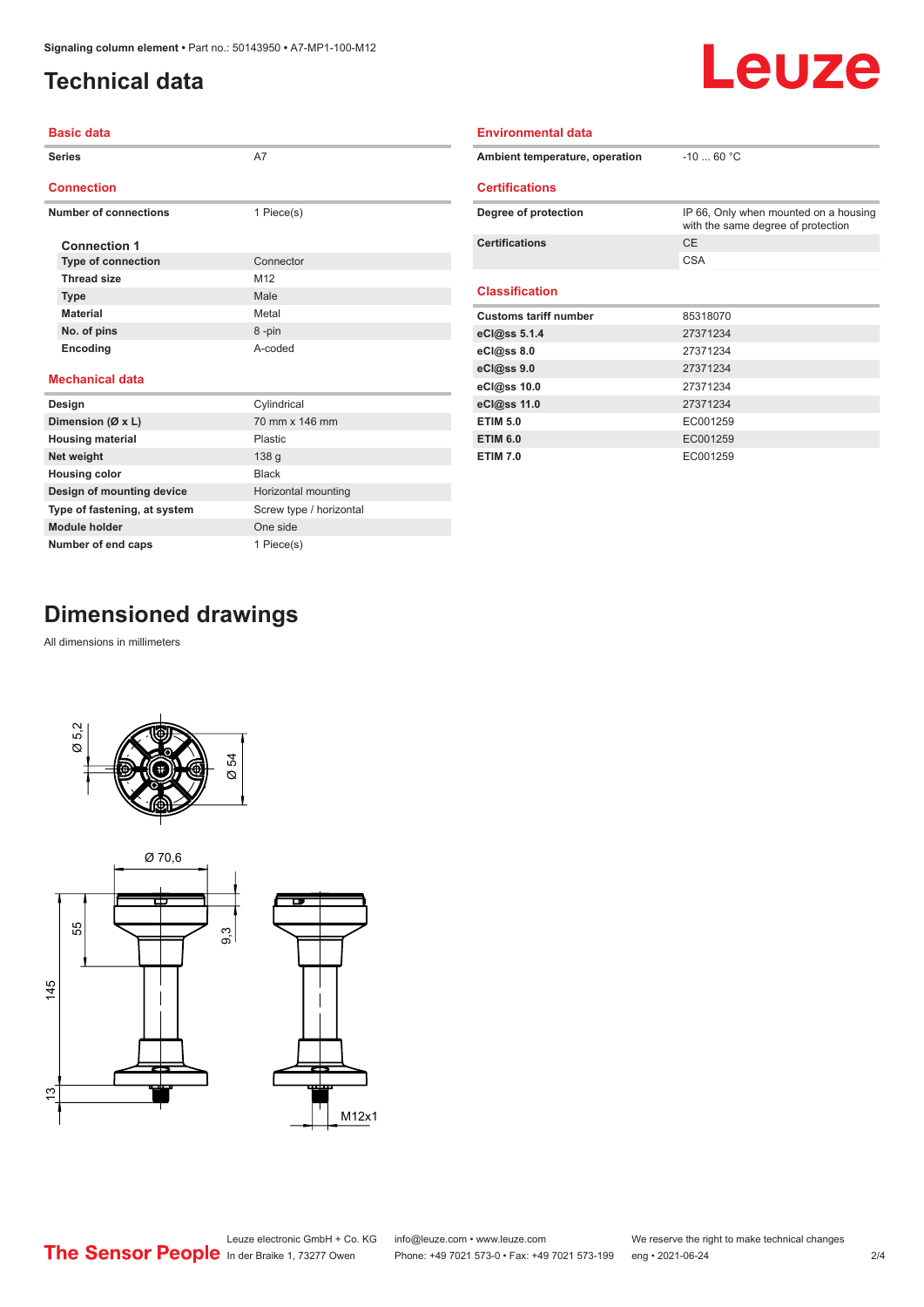### <span id="page-2-0"></span>**Electrical connection**

# Leuze

#### **Connection 1**

| <b>Function</b>    | Voltage supply |
|--------------------|----------------|
| Type of connection | Connector      |
| <b>Thread size</b> | M12            |
| <b>Type</b>        | Male           |
| <b>Material</b>    | Metal          |
| No. of pins        | 8-pin          |
| Encoding           | A-coded        |

| Pin            | Pin assignment             | <b>Conductor color</b> |
|----------------|----------------------------|------------------------|
| 1              | Light color: white         | White                  |
| $\overline{2}$ | n.c.                       | <b>Brown</b>           |
| 3              | Light color: green         | Green                  |
| $\overline{4}$ | Light color: yellow/orange | Yellow                 |
| 5              | <b>GND</b>                 | Gray                   |
| 6              | n.c.                       | Pink                   |
| 7              | VCC / Light color: blue    | <b>Blue</b>            |
| 8              | VCC / Light color: red     | Red                    |



#### **Notes**

| Observe intended use!                                                                                                                                                                                                            |
|----------------------------------------------------------------------------------------------------------------------------------------------------------------------------------------------------------------------------------|
| $\%$ This product is not a safety sensor and is not intended as personnel protection.<br>$\%$ The product may only be put into operation by competent persons.<br>$\&$ Only use the product in accordance with its intended use. |

#### **Accessories**

### Connection technology - Connection cables

|  | Part no. | <b>Designation</b>     | <b>Article</b>   | <b>Description</b>                                                                                                                                           |
|--|----------|------------------------|------------------|--------------------------------------------------------------------------------------------------------------------------------------------------------------|
|  | 50135127 | KD S-M12-8A-P1-020     | Connection cable | Connection 1: Connector, M12, Axial, Female, A-coded, 8-pin<br>Connection 2: Open end<br>Shielded: Yes<br>Cable length: 2,000 mm<br>Sheathing material: PUR  |
|  | 50135128 | KD S-M12-8A-P1-050     | Connection cable | Connection 1: Connector, M12, Axial, Female, A-coded, 8-pin<br>Connection 2: Open end<br>Shielded: Yes<br>Cable length: 5,000 mm<br>Sheathing material: PUR  |
|  | 50135133 | KD S-M12-8W-P1-<br>050 | Connection cable | Connection 1: Connector, M12, Angled, Female, A-coded, 8-pin<br>Connection 2: Open end<br>Shielded: Yes<br>Cable length: 5,000 mm<br>Sheathing material: PUR |